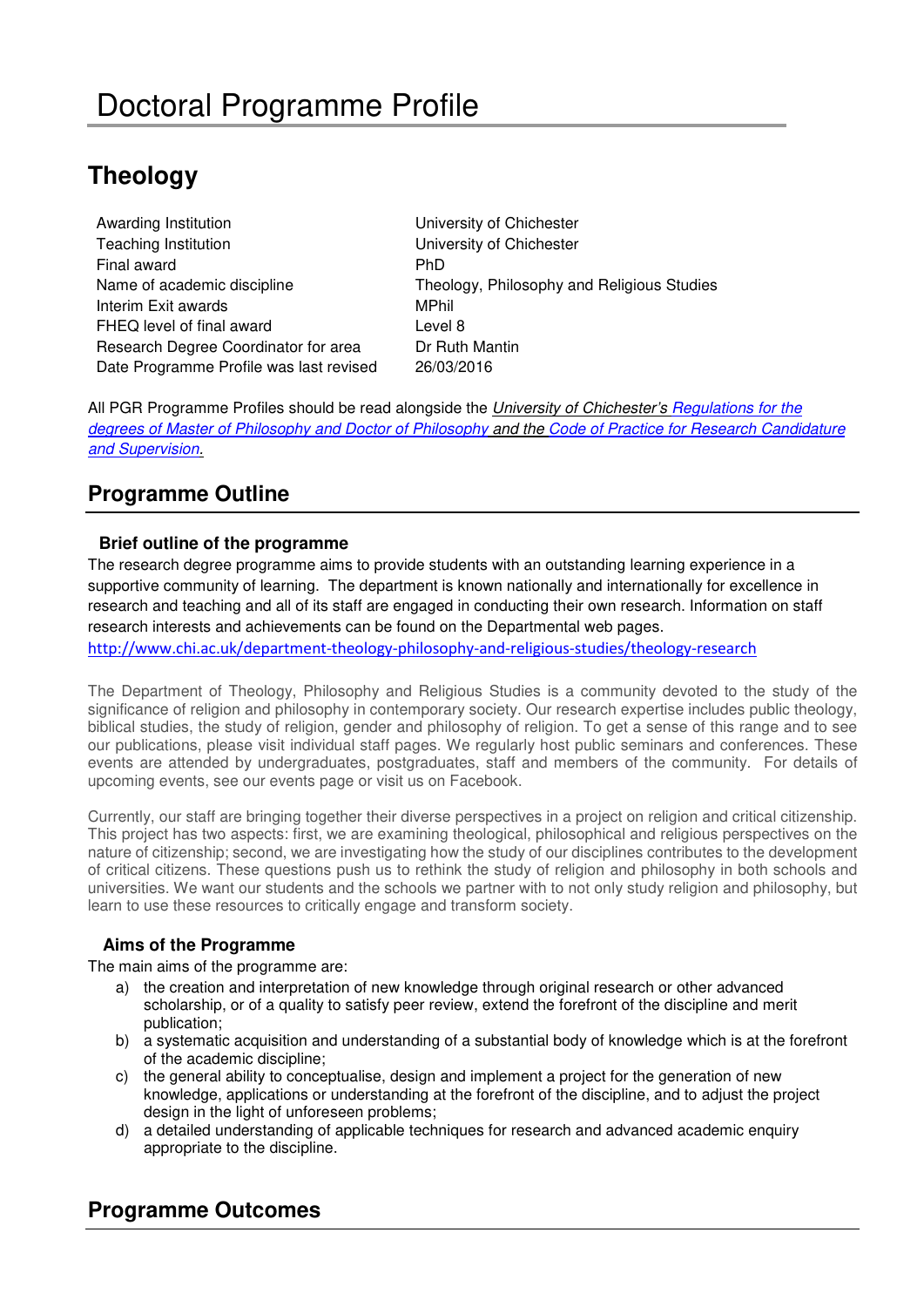### **Knowledge and Understanding**

Having successfully completed this programme you:

- have demonstrated a systematic understanding of a field of study and mastery of the skills and methods of research associated with that field;
- have demonstrated the ability to conceive, design, implement and adapt a substantial process of research with scholarly integrity;
- have made a contribution through original research that extends the frontier of knowledge by developing a substantial body of work, some of which merits national or international refereed publication;
- are capable of critical analysis, evaluation and synthesis of new and complex ideas;
- can communicate with your peers, the larger scholarly community and with society in general about your areas of expertise;
- can be expected to be able to promote, within academic and professional contexts, technological, social or cultural advancement in a knowledge-based society.

#### **Learning and Teaching Methods**

The PhD programme is delivered through a supervised research project. Each student will have a supervisory team of at least two appropriately qualified academic staff, one of whom will be the Director of Studies. A description of the responsibilities of the supervisory team can be found in the [Code of Practice.](http://d3mcbia3evjswv.cloudfront.net/files/Academic%20Board%2017%20Code%20of%20Practice%20for%20Research%20Candidature.pdf?3y1HrtDLYQ0M8uLsL.65i1fF_yx9snAE)

#### **Assessment methods**

The award of MPhil or PhD is assessed through submission of a written thesis or equivalent for practice based disciplines and an oral examination with a panel of examiners (*viva voce*). The viva is compulsory for PhD and optional for MPhil.

#### **Subject Specific Intellectual and Research Skills**

The majority of subject specific intellectual and research skills are gained through the process of doing research within the context of supervisory meetings and support. On occasion it may be helpful for a student to undertake specific research skills training such as that taught as part of Masters programmes or as part of the postgraduate research training programme coordinated by the Research Office.

#### **Professional Development and Transferable Skills**

Those completing their doctoral programme will have the qualities and transferable skills necessary for employment requiring the exercise of personal responsibility and largely autonomous initiative in complex and unpredictable situations, in professional or equivalent environments.

Research students have access to the University's Staff Development Programme as well as a range of other formal and informal training activities coordinated at the department, area or University level.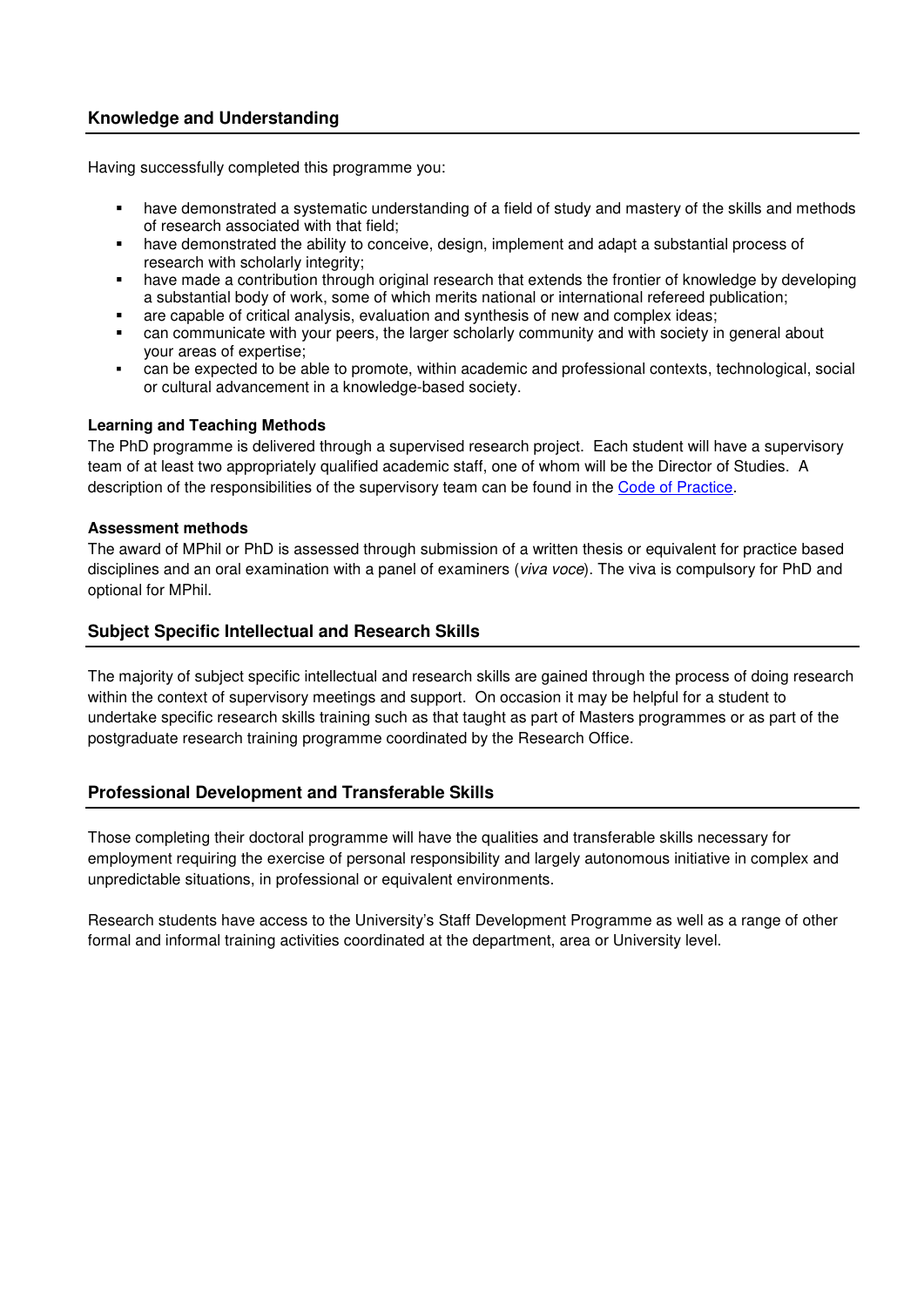## **Programme Structure**

## **Admissions**

MPhil/PhD students can register either at the start of October or the start of February. Admission requirements are described in the [Code of Practice](http://d3mcbia3evjswv.cloudfront.net/files/Academic%20Board%2017%20Code%20of%20Practice%20for%20Research%20Candidature.pdf?3y1HrtDLYQ0M8uLsL.65i1fF_yx9snAE) (in particular see clauses 11 to 25).

## **Candidature**

Maximum candidature is 48 months in Full Time registration, 84 months in Part Time Registration.

## **Progression Requirements**

The programme follows the University's [Higher Degree Regulations](http://www.chi.ac.uk/%3Cfront%3E/about-us/how-we-work/policies/academic-policies) as set out on the University website.

During the programme there are a number of academic milestones that the student will need to complete. These include:

- Confirmation of research project (2000 word proposal and completed Form 1) after three months (full time) and six months (part-time)
- **Satisfactory Annual Progress reports**
- Upgrade from MPhil to PhD programmes (only for PhD programmes).

## **Support for student learning**

There are facilities and services to support your learning. Some of these are accessible to students across the University and some of these will be geared towards students in your particular Faculty or discipline.

The University provides:

- library resources, including e-books, on-line journals and databases, together with assistance from Library staff to enable you to make the best use of these resources
- high-speed access to online electronic learning resources from dedicated PC Workstations onsite and from your own devices; laptops, smartphones and tablet PCs via the Eduroam wireless network. A wide range of application software is available from the PCs in each LRC.
- computer accounts that connect you to a number of learning technologies including the Moodle virtual learning environment (which facilitates online learning and access to specific learning resources)
- standard ICT tools such as Email, secure filestore and calendars.
- access to key information through the University's intranet.
- IT support through a comprehensive website, telephone and online support and a dedicated helpdesk at the SIZ at each of the LRCs.
- Enabling Services offering assessment, guidance and facilities (including specialist IT support) if you have a disability, dyslexia, mental health issue or specific learning difficulties
- Student Support Services to assist you with a range of general enquiries including financial matters, accommodation, exams, graduation, student visas, ID cards (studentadviser@chi.ac.uk )
- Careers support, advising on job search, applications, interviews, paid work, volunteering and internship opportunities and getting the most out of your extra-curricular activities alongside your degree programme when writing your CV
- a range of personal support services : mentoring, counselling, residence support service, chaplaincy, health service
- assistance in the development of English language and study skills for non-native speakers.
- a Research Office which coordinates a programme of professional development and skills training [\(pgrsupport@chi.ac.uk\)](mailto:pgrsupport@chi.ac.uk)
- An appropriate research environment, as set out in the [Code of Practice](http://d3mcbia3evjswv.cloudfront.net/files/Academic%20Board%2017%20Code%20of%20Practice%20for%20Research%20Candidature.pdf?3y1HrtDLYQ0M8uLsL.65i1fF_yx9snAE)

The Students' Union provides:

- an academic student representation system, consisting of elected Student Voices in every department, Academic Representatives for both campus', and the SU President and Vice President. UCSU provides training and support for those who represent students' views to the University.
- extracurricular activities and volunteering opportunities